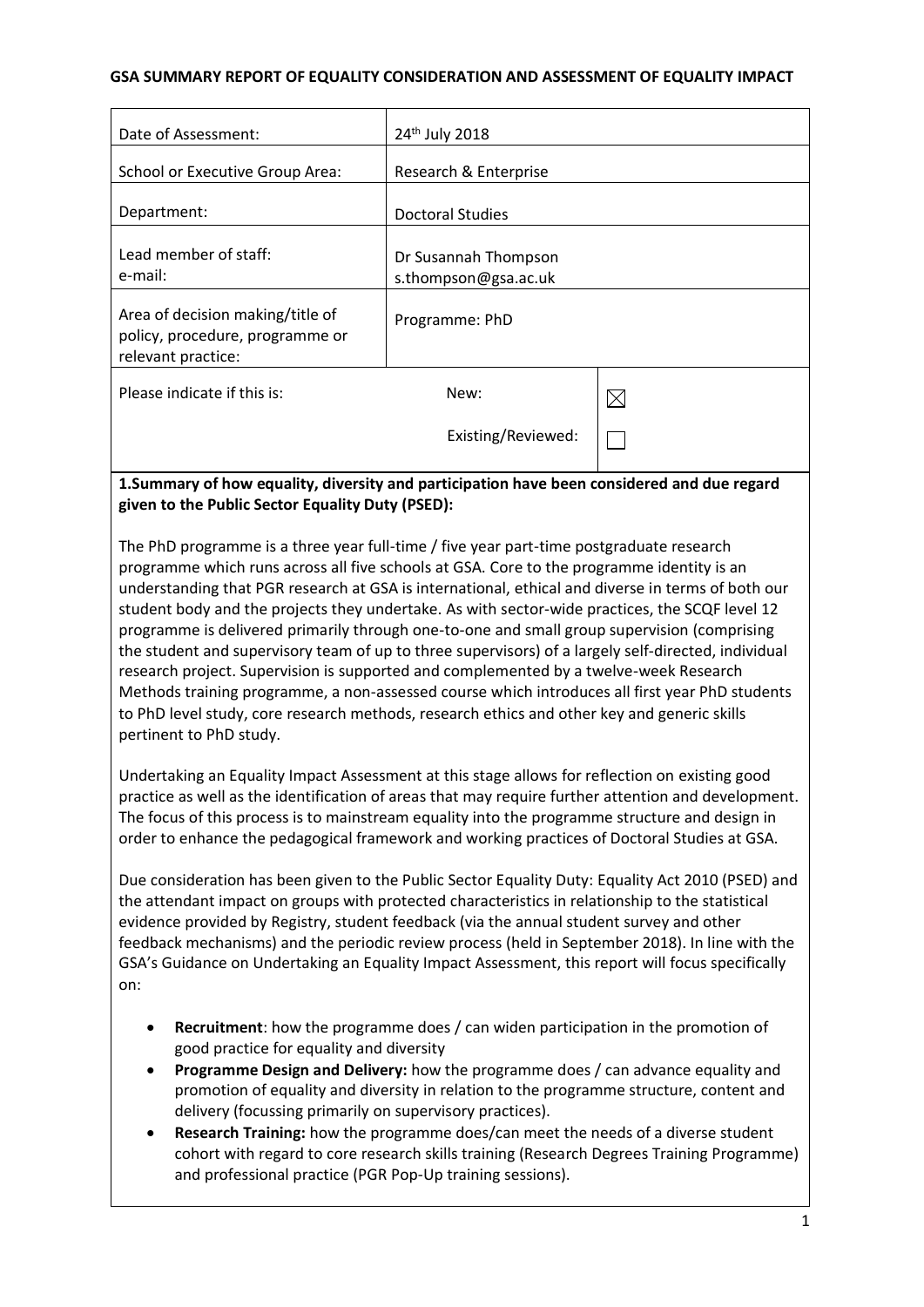#### **2.Evidence used to make your assessment:**

The evidence used to assess the PhD programme includes:

- Student feedback from a range of sources including the Annual Student Survey (via Survey Monkey), the Annual Research Degrees Report and PGRSSCC / Student Staff Consultative Committee and Student Voice feedback.
- **[GSA Equality Monitoring Report 2017-18](http://www.gsa.ac.uk/media/1667779/equality-report-2017-2018.pdf)**
- [GSA Equality Benchmark data](http://www.gsa.ac.uk/media/1292913/Student-Benchmark-Data-2014-15.pdf)
- [SFC: Gender Action Plan 2016](http://www.sfc.ac.uk/web/FILES/Corporate_publications_SFCCP052016_GenderActionPlan/SFCCP052016_Gender_Action_Plan.pdf)
- [Scottish Graduate School for Arts and Humanities Codes of Practice](https://www.sgsah.ac.uk/about/whoweare/values/)
- Advance HE's Athena SWAN [charter and guidance on gender equality in HE](http://www.ecu.ac.uk/wp-content/uploads/2014/07/Gender-Equality-1.pdf)
- [UK Council for Graduate Education](http://www.ukcge.ac.uk/Resources/resources-hub.aspx) equalities guidance, including the Black and Minority Ethnic Research Group
- [Vitae](https://www.vitae.ac.uk/policy/concordat-to-support-the-career-development-of-researchers/concordat-equality-and-diversity) principles on Equality and Diversity in postgraduate research

The statistical evidence provided by Registry and collated through the Periodic Review demonstrates the following patterns:

### **Age**

The average age of students on the PhD programme is 38 (the 30-59 category), which is commensurate with national data on postgraduate students (Source: HESA) and aligns with GSA Equality Benchmark data on postgraduate students' age range in the 25-39 category. It is worthy of note and a positive impact that the PhD programme is attracting mature students: 42.6 % of the student cohort are over 40, with 14.7 between 50-59 years of age.

### **Race / Ethnicity**

Programme level data reveals that the PhD programme attracts a diverse cohort in terms of nationality, race and ethnicity. In terms of ethnicity, while the majority of students are white (63.9%), a further 8.2% of students identify as Asian (from a category which includes Indian, Pakistani and 'Other Asian'), 4.9% as Arab, 4.9% as Chinese. A further 6.6% are from other ethnic or mixed backgrounds. An area for development would be to attract more Black and Black British / African students who make up the smallest percentage of our students at 1.6%. In terms of nationality, 34.5% of our PhD students are international students, 9.8% EU and just over half of are (55.7%) are UK.

### **Gender**

65.5% of PhD students at GSA are female and 34.5% are male. No students have identified as third gender or non-binary. This is in line with GSA Equality Benchmark data which indicates that there are more female than male students. The School of Fine Art accounts for around 50% of our total cohort and GSA statistics indicate a similar pattern at UG and PGT in this respect. An action arising from this EIA, however, would be to identify possible reasons for the (albeit minor) gender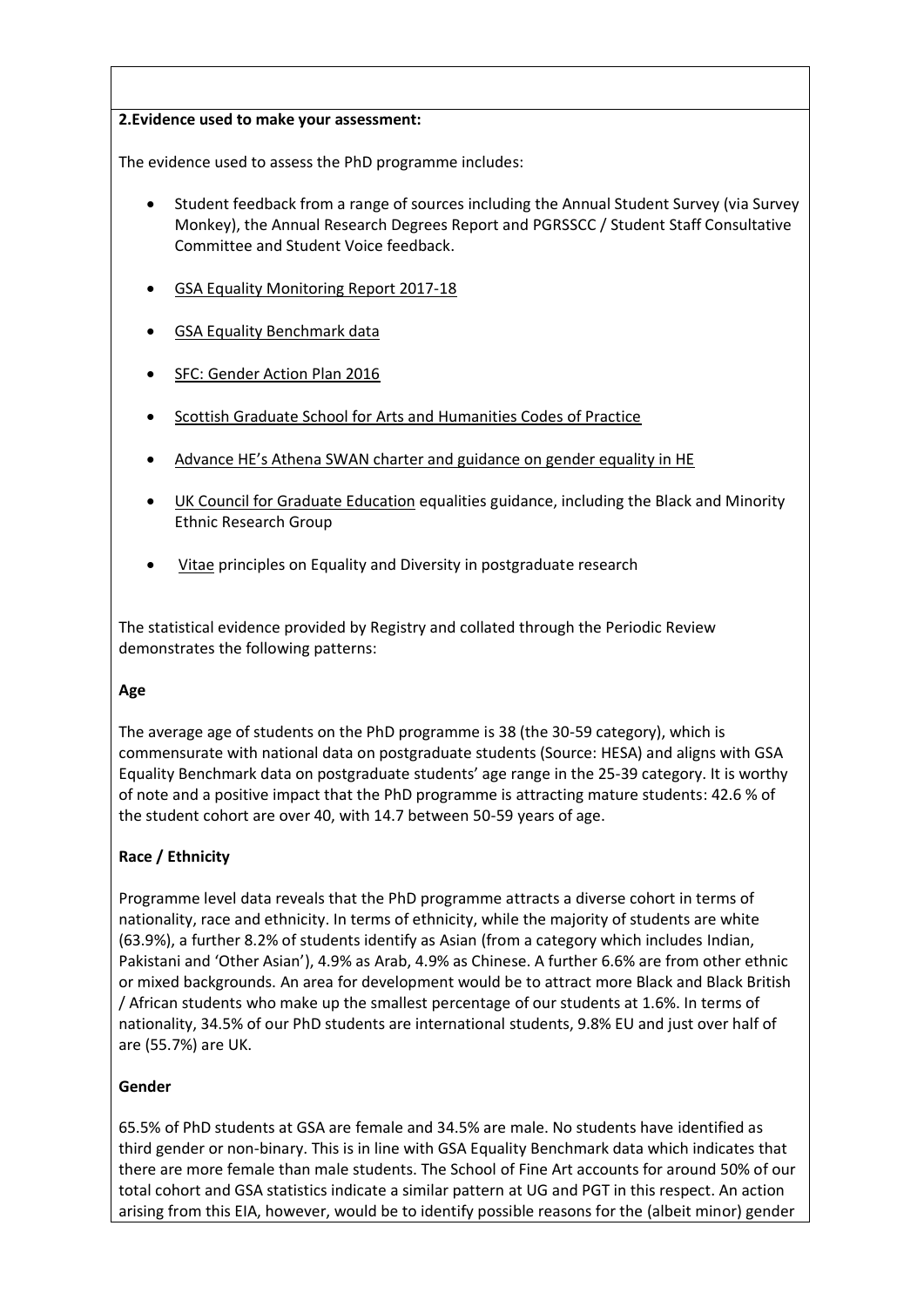imbalance (65.5 to 34.5) which may relate to external funding opportunities and career trajectories for international students. In terms of the targets outlined in the SFC's Gender Action Plan 2016 which aim for the threshold of representation to be no greater than 75%-25% by 2030, the PhD programme is generally performing well in terms of gender balance.

## **Disability**

GSA Equality Benchmark data indicates that 85.8% of postgraduate students are not known to be disabled. This maps almost identically onto PhD level student data: of the current students on the programme, 86.9% have no known (or declared) disability. In the current cohort students have disclosed specific learning difficulties (dyspraxia, dyslexia, ADHD), deafness or have a serious hearing impairment, and long-term medical conditions. The largest issue for PhD students are mental health conditions and these (and related) conditions affect 4.9% of our students.

## **Religion**

The GSA Equality Monitoring report states that 47% of GSA students hold no religious beliefs. At PhD level, this rises slightly to 50.8% who state they have 'no religion'. Apart from the 13.1% who refused to specify their religious beliefs (or lack thereof), the remaining students are a wide range of religious faiths and beliefs of which Christian (Roman Catholic; Church of Scotland; Other Denomination) is the largest proportion at 13.1%, 18% of students are of Muslim, Buddhist, Jewish or Hindu faith with other beliefs making up the remaining 4.9%.

## **Sexual Orientation**

At PhD level, there is greater diversity in terms of sexual orientation than across GSA as a whole, with 68.9% of heterosexual students compared with 73% in overall GSA Equality Monitoring Report figures. On the current programme, students identifing as bisexual, gay and 'other' are all represented. 19.7% refused to provide information.

### **3.Outline any positive or negative impacts you have identified:**

# **RECRUITMENT**

As indicated by the statistics / evidence above, there is a clear indication that the PhD programme has positive impacts for a range of protected characteristic groups, particularly for those students who will benefit from the flexibility and self-directed nature of PhD level study which (across the sector) relies less on contact hours, fixed timetables and directed learning than traditional UG and PGT programmes. The PhD programme is also notable in attracting a high ratio of international students. Data collated for the PGR Periodic Review noted that in 2018-19, our PGR community (c.60 students) included students from over 20 countries, of which 13 were non-EU.

As the data suggests, it is paramount to the identity of the programme (see section 1: international, ethical, diverse) to identify broad target recruitment that reaches beyond the UK and EU. As such, we are continuing to make strategic efforts to eliminate discrimination by continuing to foster good relations with diverse geographical partners. Current PhD students (especially those whose research relates to overseas development) and staff research with international partners are key to this. A positive development for 2019-20 in this regard in relation to race and socio-economic class has been the opportunity for GSA to recruit two PhD students via Official Development Assistance schemes (ODA), recruiting from geographical regions beyond the EU, focussing specifically on those listed as 'least developed' or 'lower income' countries. ODA-funded scholarships are typically predicated on 'change agent' models: empowering individuals to catalyse change in civic and industrial sectors and to transfer their knowledge to others within their organisations, communities, and countries. Two ODA-funded students will commence study in 2019/20.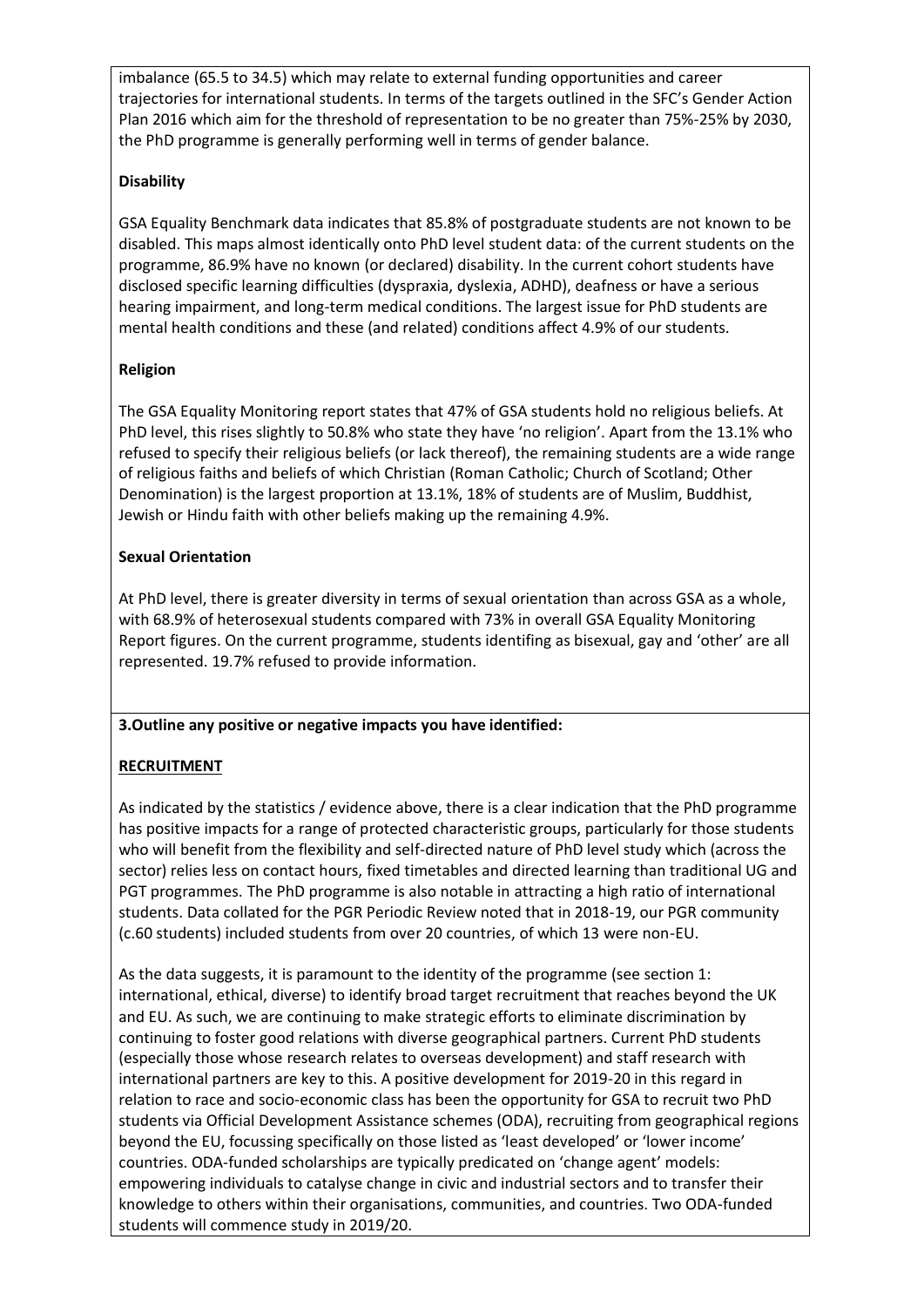In addition to attracting new students, a key recruitment area lies with our own PGT students. As such, a focus has been on conversion from PGT to PGR. As part of this, there is an in-built articulation route from the Innovation School's MRes to the PhD programme which has seen a small but steady cohort move from the MRes to the PhD over the last three years. This allows students the opportunity to move from PGT to PGR level incrementally, while developing research-led learning in year one of the MRes. We have also run a number of Masters sessions for PGT students interested in further study as well as running an open evening each semester for interested applicants (in addition to the usual Open Days and GSA-wide recruitment activities). Alongside these efforts, prospective applicants are encouraged to contact Doctoral Studies staff prior to a formal application in order to seek direction and guidance on the application process. We also offer all applicants the opportunity to receive informal feedback on draft proposals prior to a formal application. In doing so, we aim to advance equality in welcoming students from a range of backgrounds and with varied experience.

### **Positive impact:**

The statistics evidence the fact that the flexible nature of PhD study allows groups such as mature students and those with caring responsibilities to undertake research projects. That they can organise their projects largely according to their own timetable (with supervisory guidance and support), helps to advance equality, particularly in relation to age. Student feedback at PGRSSCC and other forums (seminars, discussions, scholarship data) also indicates that many of our mature students return to study after a break of more than five years from HE, and that many are retraining or embarking upon a second career via the PhD.

As discussed above, the statistics are also largely positive with regard to the diversity of the current cohort in relation to race, ethnicity, sexuality, gender and disability, broadly aligning with GSA and sector-wide norms and patterns and outperforming GSA patterns in a number of categories in terms of diversity (sexuality; ethnicity).

# **Negative impact:**

In spite of the congruence between PhD statistics and GSA / sector-wide benchmarks (e.g. Scottish Graduate School for Arts and Humanities; HESA), there is scope for development in terms of attracting and recruiting students from BAME groups, particularly Black / Black British students, who make up less than 2% of the cohort.

In relation to the evidence provided, it should also be noted that at PhD level students are increasingly unlikely to undertake self-funded study, regardless of nationality or resident status. At present, GSA offers only one dedicated internal PhD scholarship, launched in 2019. It is not known whether or not the scholarship will be available again in 2020 or beyond. This is at odds with the range of internal scholarships offered by parallel HEIs within the Scottish Graduate School for Arts and Humanities (our main competitors). Funding is directly related to recruitment and the subsequent demographic of the programme. As such, recruitment is not solely linked to GSA's marketing or competence standards, as E&D policies adhered to by external funders can vary considerably, and many are not UK-based. Notably, for instance, we have a larger number of international students from countries whose governments provide full PhD scholarships which include fees and maintenance. While external /governmental PhD funding is, to a large extent, beyond the control of GSA, there is a sense that some students from lower-income countries or those from lower socio-economic brackets in the UK and EU are disadvantaged in terms of transnational parity of opportunity in terms of available scholarships and the lack of ability (in the absence of scholarships) to self-fund study. Not only does this create barriers to participation, for those who do enrol, paying fees for three years (f/t) is a significant burden and source of stress and anxiety for many self-funded students and one of the key reasons for withdrawal from the programme.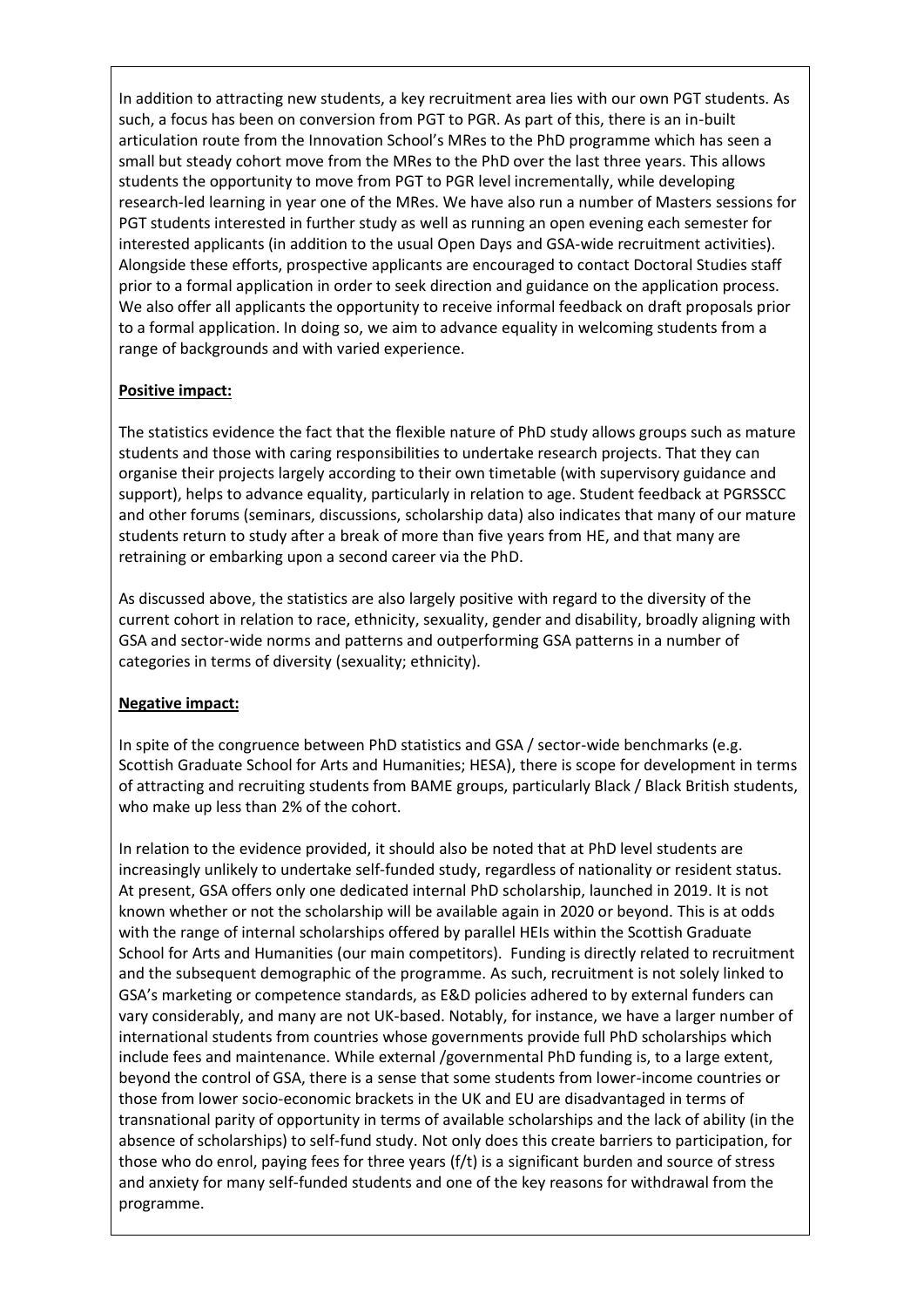Finally, GSA is out of kilter with the majority of the sector in terms of the minimum period of study for part-time PhDs. In most comparable institutions (e.g. those who are fellow members of SGSAH) part-time study is a clear 'doubling' of the period for full-time study. Typically, a PhD in Scotland takes a minimum of 3 years full-time and 6 years part-time. At GSA, the minimum length for part-time study is 5 years, rather than the standard 6. This could have a negative impact upon a number of groups, particularly disabilities (such as long-term illness), pregnancy, maternity and those with caring responsibilities.

### **PROGRAMME DESIGN AND DELIVERY**

Issues of equality are firmly embedded in the PhD programme in terms of structure, content and delivery to ensure that particular students are not adversely affected upon or discriminated against. A primary aim is that the programme is accessible to the widest body of students possible and that needs are anticipated. The programme utilises a wide range of learning and teaching methods to the benefit of all students, regardless of protected characteristic. This includes making use of the VLE to provide programme guidance and information as well as opportunities for training, funding and employment (including GTA positions, internships and residencies) in a timely and comprehensive manner. The GTA positions are internal to GSA while most internships and residencies are facilitated through our membership of the Scottish Graduate School for Arts and Humanities (see: [https://www.sgsah.ac.uk/current/funding/residencies/\)](https://www.sgsah.ac.uk/current/funding/residencies/) We use Canvas to ensure our students are aware of these opportunities and to remind them of key deadlines.

It is also important to note that a large number of PhD students' research itself reflects a commitment to equality and diversity issues, with a broad range of PhDs on subjects such as the visual representation of disability, gender, sexuality, race and ethnicity in the arts and humanities. Another well-represented focus amongst our PhD researchers has been around widening access to / participation in design, architecture, urbanism, healthcare etc. on the part of people with disabilities, the elderly, young people, women and other protected characteristic groups. This is a positive impact for GSA as a whole and demonstrates the alignment between staff and student research in these important and timely issues.

### **Learning and Teaching Methods: PhD Supervision**

In addition to the first semester's Research Degrees Training Programme (discussed separately in the next section of this EIA) the central mode of delivery at PhD level is one-to-one or small group supervision. This is in keeping with comparable models of delivery across the sector in the arts, humanities and social sciences. Although contact and learning hours are outlined in the programme handbook (Research Degrees Guidance document), the specific nature of supervision can vary, and supervisors tailor activities to the specific needs of the student and their stage of research. For example, the traditional role of the PhD supervisor relies on a one-to-one 'Socratic' model of teaching by which the 'master' (supervisor) oversees and mentors the student. At GSA, and increasingly across the sector, institutions encourage PhD study which is overseen by small supervisory teams of up to three academic staff with expertise in the field of research undertaken by the student. In this instance, students meet two or three supervisors at most supervision meetings and feedback is delivered jointly. This allows for a non-hierarchical and more discursive model of supervision and ensures students receive consistent (rather than conflicting) advice. The place of teaching can also vary, according to the student's preference and stage. Teaching (supervision) can move between a small seminar room, staff office or student's studio or working space from meeting to meeting, providing a tailored experience for students and their specific needs – the supervision meeting may respond to a written submission, a practice-led work in progress, a presentation and so on. In 2019/20 we will introduce additional supervisor training sessions at GSA and via SGSAH which will include a focus on EDI and wellbeing. SGSAH also offer sessions on these themes at their annual Spring into Methods and Summer School training sessions for students and supervisors.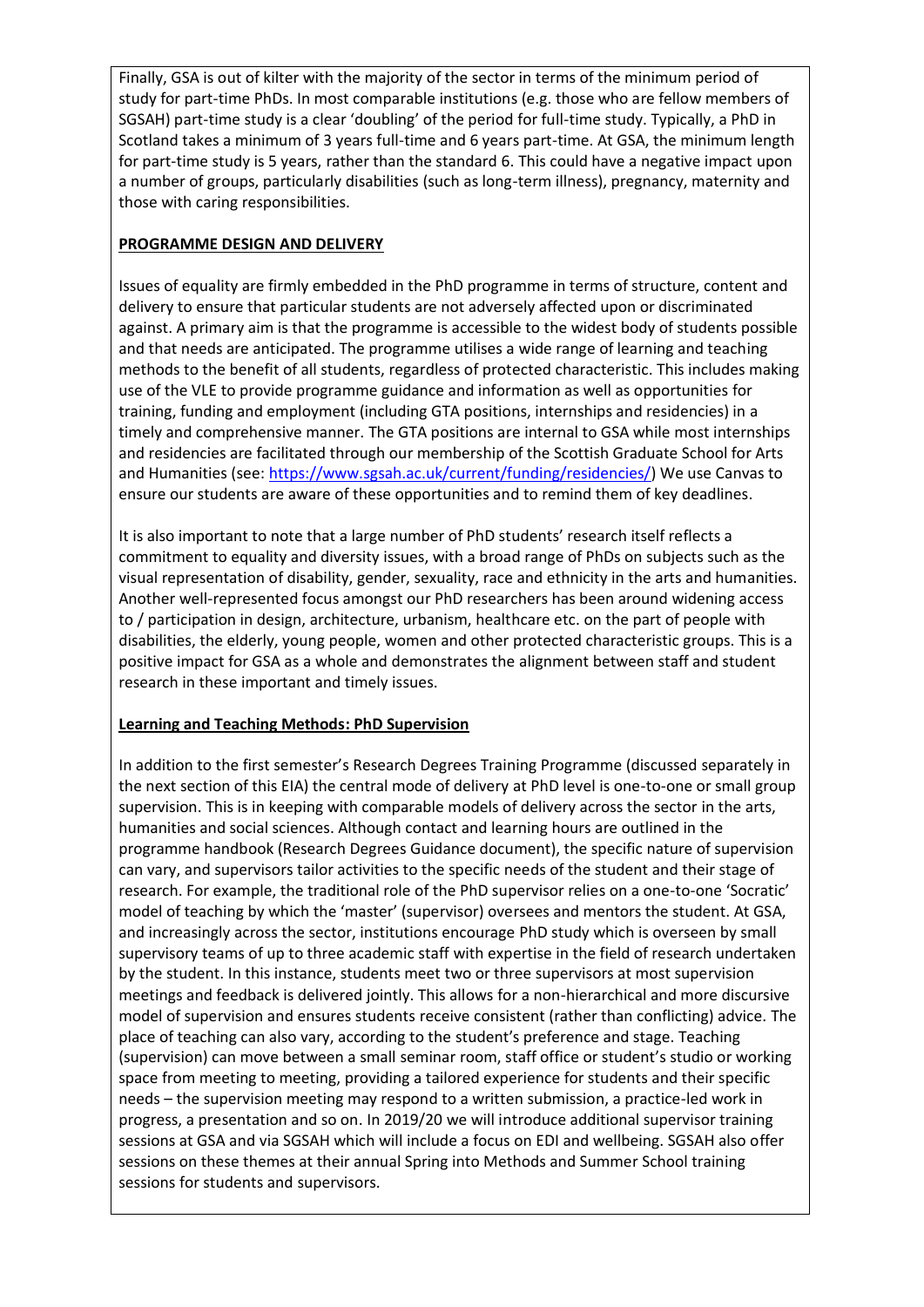The PhD programme expects that, to a large extent, students will self-direct their own learning whilst also fostering collaborative strategies for practice and research. The needs and demands of students are anticipated to vary and it is important that the programme's structure and ethos promote respectful concern for the rights and needs of others, alongside recognising that each individual's concerns are inseparable from wider, cultural, intellectual and ethical issues. To reflect this, GSA has made a concerted effort to foster a sense of research community amongst the PhD students and staff researchers, via events such as SKI Tuesdays, which has focussed on research issues such as impact, knowledge exchange, research ethics and so on. While this series is currently on hiatus due to staffing issues in R&E, it is our intention to reconstitute these in the next academic year. Likewise, PhD students are encouraged to join staff research groups such as the new Art Writing Research Group, identifying ways to share research and find common interests.

Where former models of PhD supervision designated supervisors as Primary, Second or Third, revised supervisory models are made up of a Primary Supervisor (who essentially deals with the administrative formalities and has main responsibility for the student) together with up to two further co-supervisors. While the weighting may be different in terms of contact hours between the supervisory team, the increased emphasis on working as a small team also helps to foster a non-hierarchal model of group learning, in which the student's research may inform teaching and vice versa. Where possible and appropriate (i.e. dependent on the size of a cohort working on related themes or topics) supervisors are also encouraged to facilitate small group supervision meetings (for instance, this would typically consist of a group of supervisees whose research is overseen by the same Primary Supervisor). This approach to pedagogical practice aims to foster trust, respect and understanding between students and students and staff, regardless of protected characteristic. In summary, PhD research is largely determined by the project rationale and learning intentions of each student, wherein students identify their own programme of study supported by tailored training and regular supervision.

In addition to their supervisory team, all students have access to and regular contact with their PhD Coordinator. At GSA, there is one PhD Coordinator in each school who acts as a point of contact for students who have questions, concerns or issues they may not wish to raise with their supervisor. Beyond this, students are in regular contact with the Doctoral Studies team in R&E, for further support and advice on all aspects of the programme. As a member of SGSAH, students can also access the diverse, wide-ranging and multitude of training, development and support sessions offered to all PhD students studying at SGSAH HEIs in Scotland, regardless of funding or protected characteristic.

#### **Positive Impact:**

Through the model of one-to-one and group supervision, there are numerous points of formative feedback for students. While these opportunities will be to the benefit of the entire cohort they will have particular benefit on those students with specific learning differences (disability), and returners to education after lapse of time (age). Similarly, while specific contact and learning hours are outlined for both student and supervisor, there is a high degree of flexibility around specifically when teaching and supervision takes place (i.e. there is no fixed or mandatory timetable as long as hours are met and meetings are regular), allowing both staff and students to organise their time around other commitments. Again, while this model will be to the benefit of the entire cohort it may have particular benefit to those students with caring responsibilities.

### **Negative Impact:**

Across the sector, one of the challenges of PhD level study is the difficulty for many students in the transition from taught degree programmes (group and class based, around timetables and set assessment points) to research degrees (largely self-directed, no assessments beyond an Annual Progress Review, regular supervision but hugely decreased contact time). While some of these changes can be seen as a positive impact for some students, as noted above (dependent on e.g. learning style, background or age, for example) the flexibility and self-directed / independent nature of many PhD projects in the arts and humanities can also prove challenging for students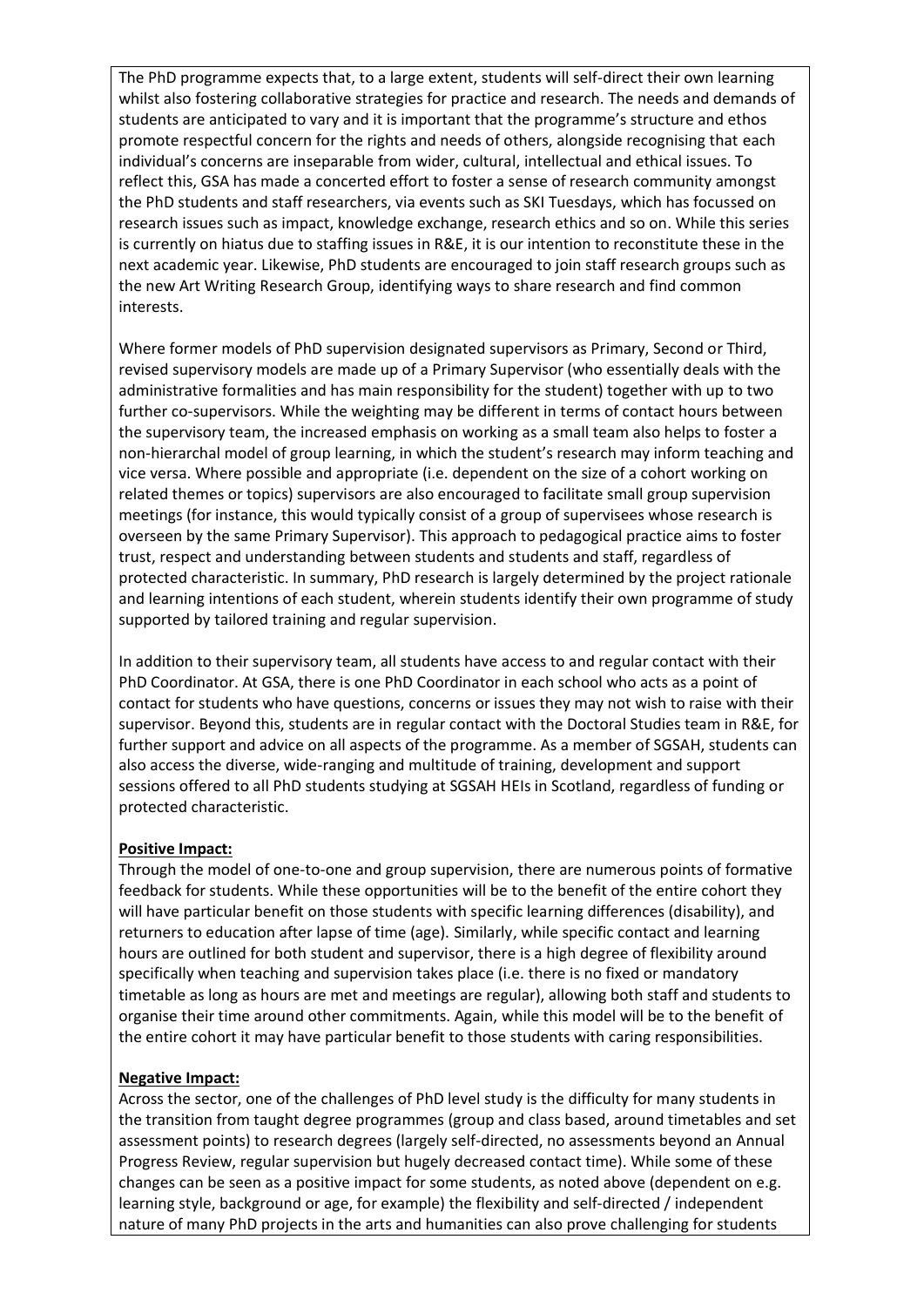who are used to daily contact and instruction on taught degrees, leading to a sense of isolation or anxiety (disability). There is a tension here between the sense that a PhD –the highest degree it is possible to obtain – is by its very nature - challenging for all students. With the increased academic demand and the need to acquire high level research skills, many PhD students can suffer stress and anxiety. It is crucial for GSA to ensure the balance is right in terms of ensuring students experience a challenging, rigorous and stimulating research environment (which might be deemed 'good stress') while minimising the impact of negative effects on wellbeing that the specific structure of the PhD can have on some students.

At GSA, we have attempted to address the potential isolation created by this relative lack of structure on the part of some students (typically international students and students who move straight from UG or PGT programmes to PhD, according to feedback from PGRSSCC and the student survey) through the restructuring of the Research Degrees Training Programme (RDTP) and Research Methods Symposium, as outlined in the following section. In addition, a key aim of the new (2017 onwards) 'PGR Pop Up' series of events was to generate and maintain a sense of community across PhD students at GSA. Canvas also helps to ensure the awareness and visibility of cross-institutional training programmes, research networks and groups within and beyond GSA, promoting equality of opportunity for all students. In addition to Doctoral Studies itself, other GSA departments complement these efforts. Student Support, for example, ensure that support for PhD students is mainstreamed across the student body in terms of provision to services such as counselling. To ensure PhD students are aware of what GSA can provide, in 2018 we introduced a session on Student Support to the annual induction and orientation day. I discuss some of the efforts taken to minimise the potential negative impact of PhD modes of learning and teaching in the following section.

#### **RESEARCH TRAINING**

The twelve-week Research Degrees Training Programme (RDTP) delivers core research methods training to all new first year PhD students, culminating in a student-led Research Methods Symposium. The mandatory RDTP is complemented by a regular programme of 'drop-in' research training sessions (PGR Pop-Ups) which are open to ALL PhD students at GSA, regardless of stage of study or school/discipline. This is further enhanced by a robust programme of events and training organised by the SGSAH partnership in conjunction with GSA and other HEIs. Again, these are open to all GSA students and students in partner SGSAH HEIs. These are sometimes initiated, hosted or delivered by GSA academic staff and are open to all SGSAH students, including those at GSA. This helps to foster good relations between staff, students and other HEI staff and students and facilitates access to a diversity of perspectives in training contexts.

The RDTP and PGR Pop-Up sessions foster the positive contribution of others. In seminars and workshops students are required to situate their work in a broad context and to gain an advanced understanding of the critical and disciplinary perspectives of their peers and other contributors to the field of enquiry. Students are invited to present on their work regularly as a key aspect of the programme, demonstrating an equality of opportunity. In RDTP sessions, there is a concerted focus and emphasis on the need to engage with varied and diverse social and cultural perspectives, and this is reflected in the indicative reading list and is particularly reiterated in sessions on research ethics and literature reviews.

The content, course materials and staffing of the RDTP are flexible, allowing for adjustments each year to reflect the new cohort's interests, experiences, backgrounds and intentions. This pedagogical approach aims to ensure individual student needs are met regardless of background or protected characteristic. The PGR Pop-Up series is even more responsive to student requests for training and suggestions are actively encouraged via the student survey and PGRSSCC / Student Voice system. These can be acted upon relatively quickly because of the relatively small number of PhD students and the flexibility of the timetable. Supervisors also regularly suggest additional training sessions based on discussions with their supervisees in supervision meetings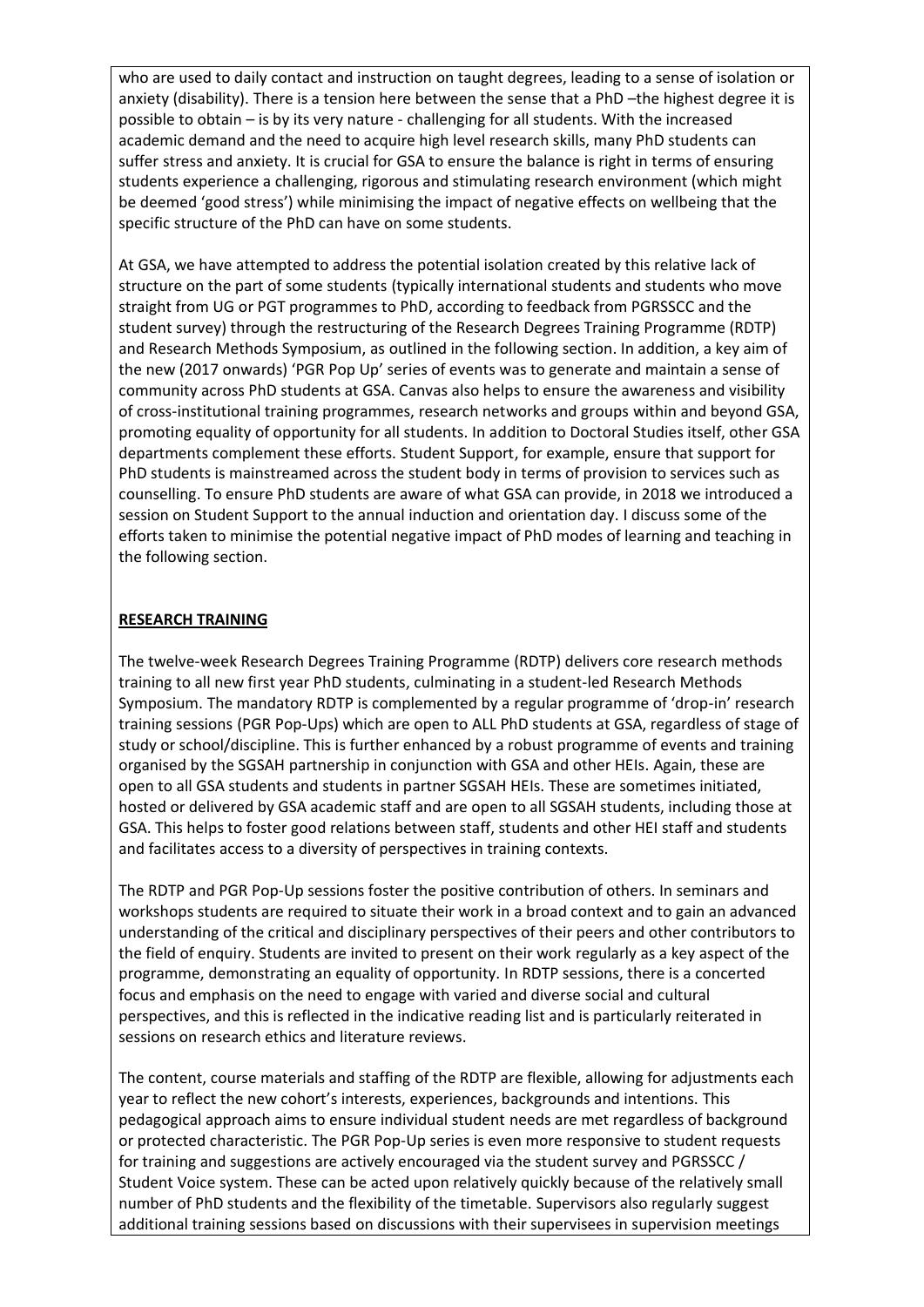and via the annual Training Needs Assessment process, wherein students work with their supervisory team to identify additional training needs. Where possible, these are delivered at GSA. Where additional training is outside the scope of GSA's resources or expertise, all students, regardless of background or protected characteristic, can make use of the Research Degrees Training Account to out-source training. All students are encouraged to apply for Cohort Development Fund Training and other funding via SGSAH.

The annual Research Methods Symposium is a cross-disciplinary, student-led, collaborative project which fosters a sense of belonging and community between first year PhD students from across GSA who work together as a small team to realise the event. The Symposium is open to all GSA staff and students as well as invited members of the public. The Symposium enhances professional practice by allowing students the opportunity to organise an academic conference, develops transferable skills through the requirement to publicly present work-in-progress at an early stage of the PhD project and encourages the development of a community of practice amongst students, promoting respect and inclusivity regardless of protected characteristic. While most students present a conventional spoken 'conference paper', students are also able to present in alternative formats (e.g. pre-recorded PowerPoint, group presentation, remote presentation via Skype) which has a positive impact on students with disabilities, those with caring responsibilities and so on. For those presenting verbally, students are given an opportunity to deliver a full rehearsal in advance, receive group or one-to-one feedback and are also encouraged to attend PGR Pop Up training on presentation skills, designed to build confidence in those who find public speaking challenging for a variety of reasons, regardless of protected characteristic.

| <b>Action</b>                      | <b>Equality Impact</b>        | Person                  | <b>Time frame</b>       |
|------------------------------------|-------------------------------|-------------------------|-------------------------|
|                                    |                               |                         |                         |
|                                    |                               | responsible             |                         |
| Close consultation with Student    | Advance equality and          | <b>Head of Doctoral</b> | Underway - Summer 2019. |
| Recruitment, Marketing and         | eliminate discrimination      | Studies; PhD            |                         |
| International Office to enhance    | regardless of protected       | Coordinators; RDSC      |                         |
| existing recruitment strategy,     | characteristic and in         |                         |                         |
| particularly with regard to under- | particular people from        | (with colleagues        |                         |
| represented groups.                | BAME groups in the UK.        | from Marketing and      |                         |
|                                    |                               | Recruitment)            |                         |
| Review min. period of study for    | Advance equality and          | <b>Head of Doctoral</b> | <b>Session 2019-20</b>  |
| p/t students. Following review,    | eliminate discrimination      | Studies; PhD            |                         |
| possible proposal of increase of   | with particular regard to     | Coordinators; RDSC      |                         |
| min. period of study from 5 to 6   | people with disabilities and  |                         |                         |
| years.                             | caring responsibilities.      |                         |                         |
| Identify additional sources of PhD | Advance equality and          | <b>Head of Doctoral</b> | <b>Session 2019-20</b>  |
| funding (both internal and         | eliminate discrimination.     | Studies; PhD            |                         |
| external) and consult with         |                               | Coordinators; RDSC      |                         |
| colleagues (e.g. Development       |                               |                         |                         |
| Office; Scholarships) regarding    |                               | (with colleagues        |                         |
| potential of positive action       |                               | from Development        |                         |
| (dedicated scholarships) to        |                               | and Research &          |                         |
| recruit from under-represented     |                               | Enterprise)             |                         |
| groups.                            |                               |                         |                         |
| Establish dedicated budget to      | Advance equality              | <b>Head of Doctoral</b> | Underway - active in    |
| enhance and develop the existing   | Foster good relations         | Studies; PhD            | session 2019-20         |
| PGR Pop-Up series, open to all     | Encourage an inclusive,       | Coordinators;           |                         |
| PGR students.                      | meaningful, cross-school      | Supervisors; RDSC       |                         |
|                                    | community of practice         |                         |                         |
|                                    | amongst PGR students          |                         |                         |
| Ensure the pedagogical aims and    | Ensure that equality impact   | <b>Head of Doctoral</b> | <b>Session 2019-20</b>  |
| values of the programme are        | is understood by all          | Studies; PhD            |                         |
| clearly articulated in any         | students and supervisors      | Coordinators; RDSC      |                         |
| forthcoming revisions to course    | and emphasise the             |                         |                         |
| documentation, with particular     | respectful concern for the    |                         |                         |
| emphasis on equality and           | rights and needs of others in |                         |                         |
| diversity                          |                               |                         |                         |

#### **4.Actions you have taken or planned as a result of your findings:**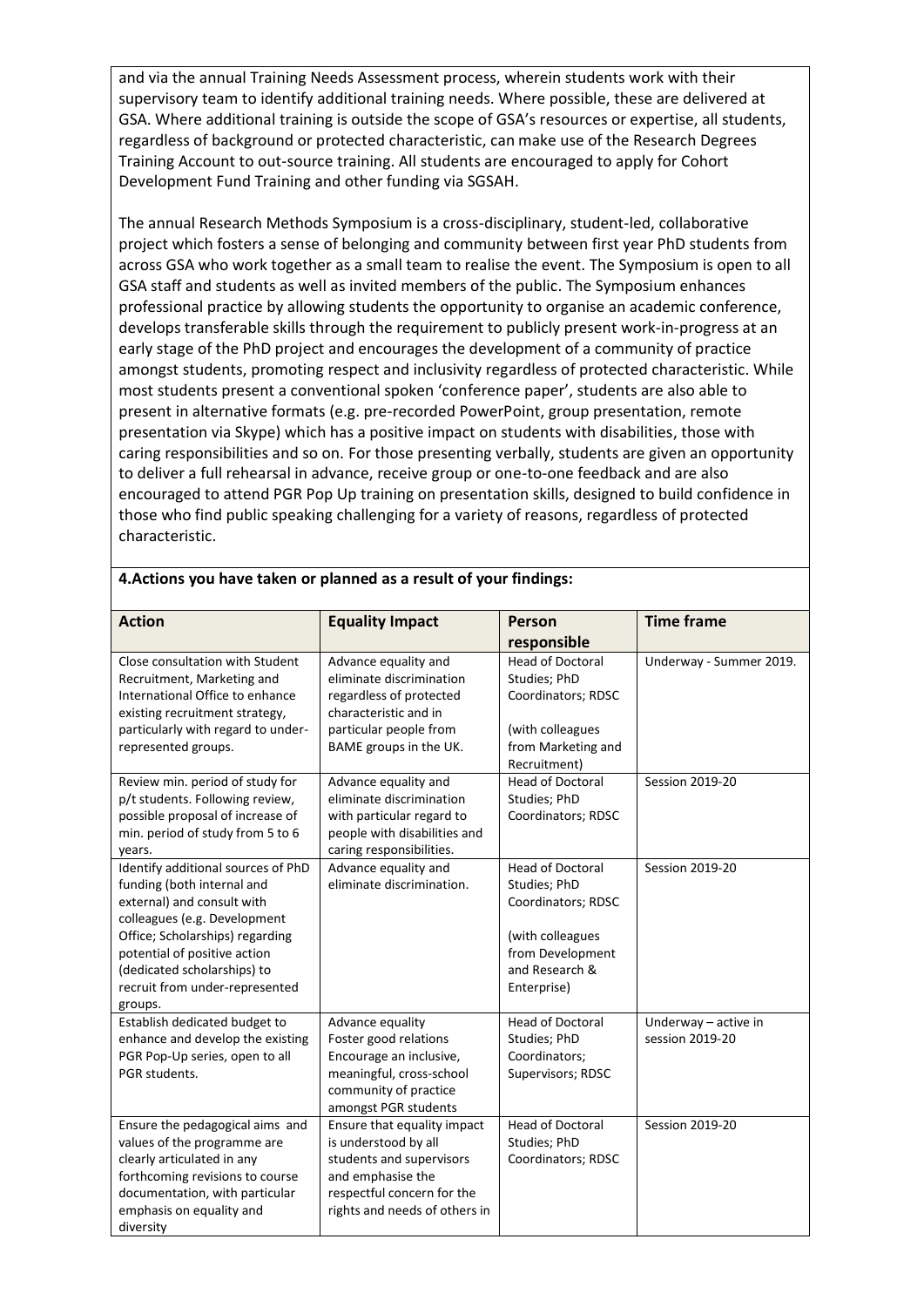| learning and teaching and<br>research environments. |  |
|-----------------------------------------------------|--|
|                                                     |  |

#### **5. Where/when will progress and the outcomes of your actions be reported and reviewed:**

All actions will be included in the Annual Research Degree Report (ARDR) action plan in November 2019 and reported upon through the Research Degrees Sub-Committee and the Research and Enterprise Committee during 2019-20 and the Periodic Review progress reports which feed into these committees. All quantitative and qualitative data collated over the academic year will be reported and examined in the ARDR.

### **6. How will your actions and intended outcomes contribute to the delivery of GSA's equality outcomes:**

The actions and outcomes of this EIA fully align with GSA's Equality Outcomes 2017-2021 by:

- Ensuring that the programme recruitment model supports GSA's commitment to increase the number of students from under-represented groups, particularly UK BAME groups (EO: 3)
- Ensuring that the programme continues to be responsive to mainstreaming its design and delivery thus promoting ethical good practice as central. This includes a curriculum for RDTP and PGR Pop-Ups which encourage a diversity of perspectives and promotes ethical practice and understanding (EO: 1 and EO: 2)
- Engaging staff and students in programme development in terms of research activity that supports a diversity of perspectives thus enabling students to operate within an international context. (EO: 1 and EO: 2)
- Developing a diverse body of staff to engage in learning and teaching through supervisor training and staff development activity (EO: 5)

#### **The outcome of your assessment:**

| No action (no potential for negative or positive impact) |  |
|----------------------------------------------------------|--|
| Action to remove barriers/mitigate negative impact       |  |
| Action to promote positive impact                        |  |

#### *Sign-off, authorisation and publishing*

#### *Review Lead*

| Name      | Dr Susannah Thompson            |
|-----------|---------------------------------|
| Position  | <b>Head of Doctoral Studies</b> |
| Signature | $S: C$ Rengt                    |
| Date      | 28/08/19                        |